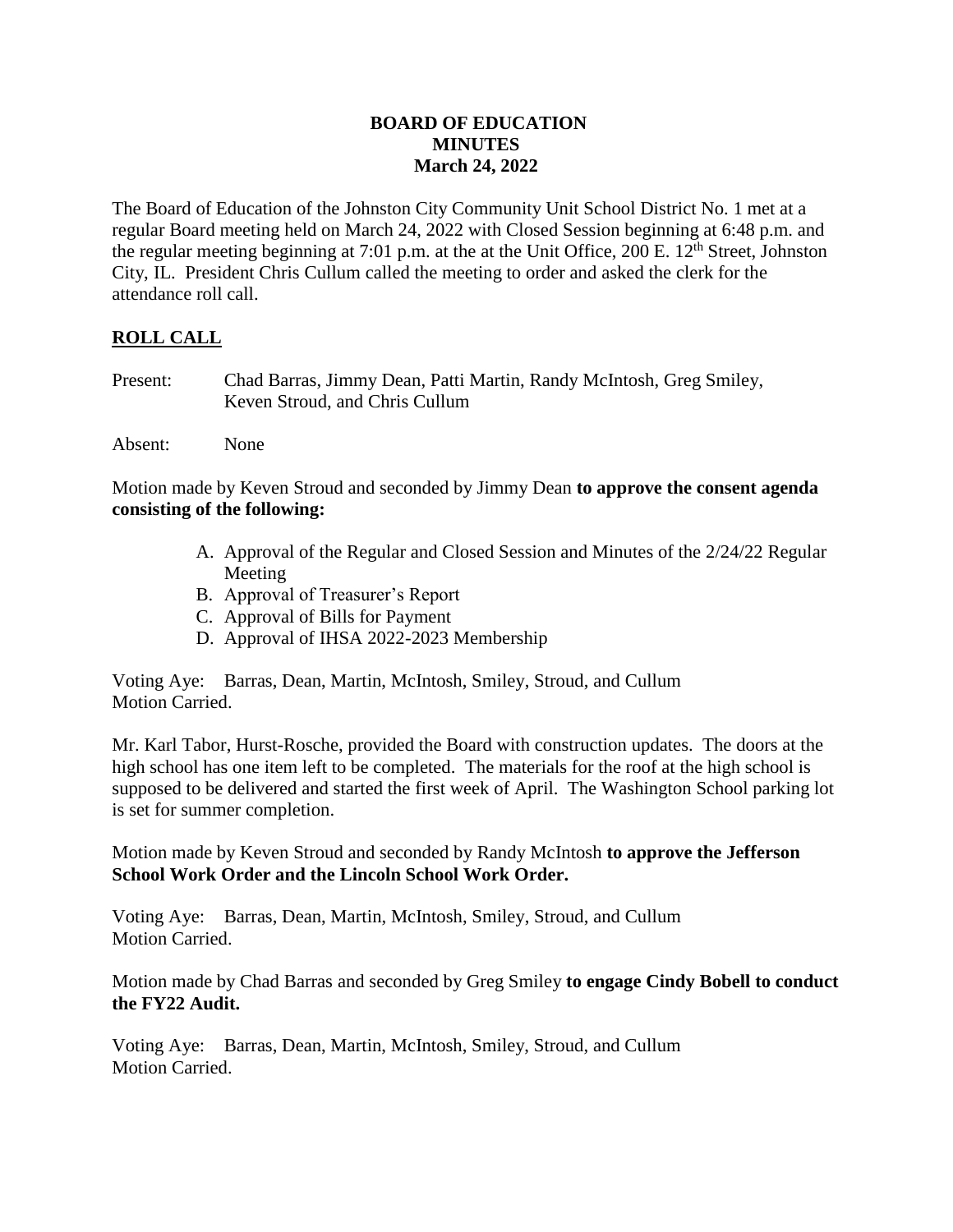### **3/24/22 MINUTES -2-**

Motion made by Jimmy Dean and seconded by Keven Stroud **to approve the out of state trips for the HS CNA Class to Lambert's Café in Sikeston, MO on March 30, 2022 and the HS Business Club to Union Station in St. Louis, MO on April 22, 2022.**

Voting Aye: Barras, Dean, Martin, McIntosh, Smiley, Stroud, and Cullum Motion Carried.

Motion made by Randy McIntosh and seconded by Jimmy Dean **to declare items surplus as presented.**

Voting Aye: Barras, Dean, Martin, McIntosh, Smiley, Stroud, and Cullum Motion Carried.

Motion made by Keven Stroud and seconded by Patti Martin **to set Summer School dates Monday through Thursday, May 31, 2022 – June 30, 2022 from 8:00 am – 12:00 pm and 12:30 p.m. – 4:00 p.m.**

Voting Aye: Barras, Dean, Martin, McIntosh, Smiley, Stroud, and Cullum Motion Carried.

Mr. Aaron Essary, Perpetual Media, made a presentation to the Board for a video yearbook.

Motion made by Randy McIntosh and seconded by Jimmy Dean **to approve a video yearbook.**

Voting Aye: Barras, Dean, Martin, McIntosh, Smiley, Stroud, and Cullum Motion Carried.

Motion made by Chad Barras and seconded by Keven Stroud **to accept the resignations of Sylvia Graham as the K-12 Music Teacher, Andria Murrah as Textbook Coordinator, William Carmickle as High School Boys' Assistant Basketball Coach, Jaimi Kerley as High School Girls' Volleyball Coach, and Patti Parks as High School Girls' Assistant Volleyball Coach.**

Voting Aye: Barras, Dean, Martin, McIntosh, Smiley, Stroud, and Cullum Motion Carried.

Motion made by Randy McIntosh and seconded by Patti Martin **to employ Jayne Stallings as a High School Library Aide.**

Voting Aye: Barras, Dean, Martin, McIntosh, Smiley, Stroud, and Cullum Motion Carried.

Motion made by Jimmy Dean and seconded by Keven Stroud **to employ Brad Cullum as a Paid Assistant Football Coach.**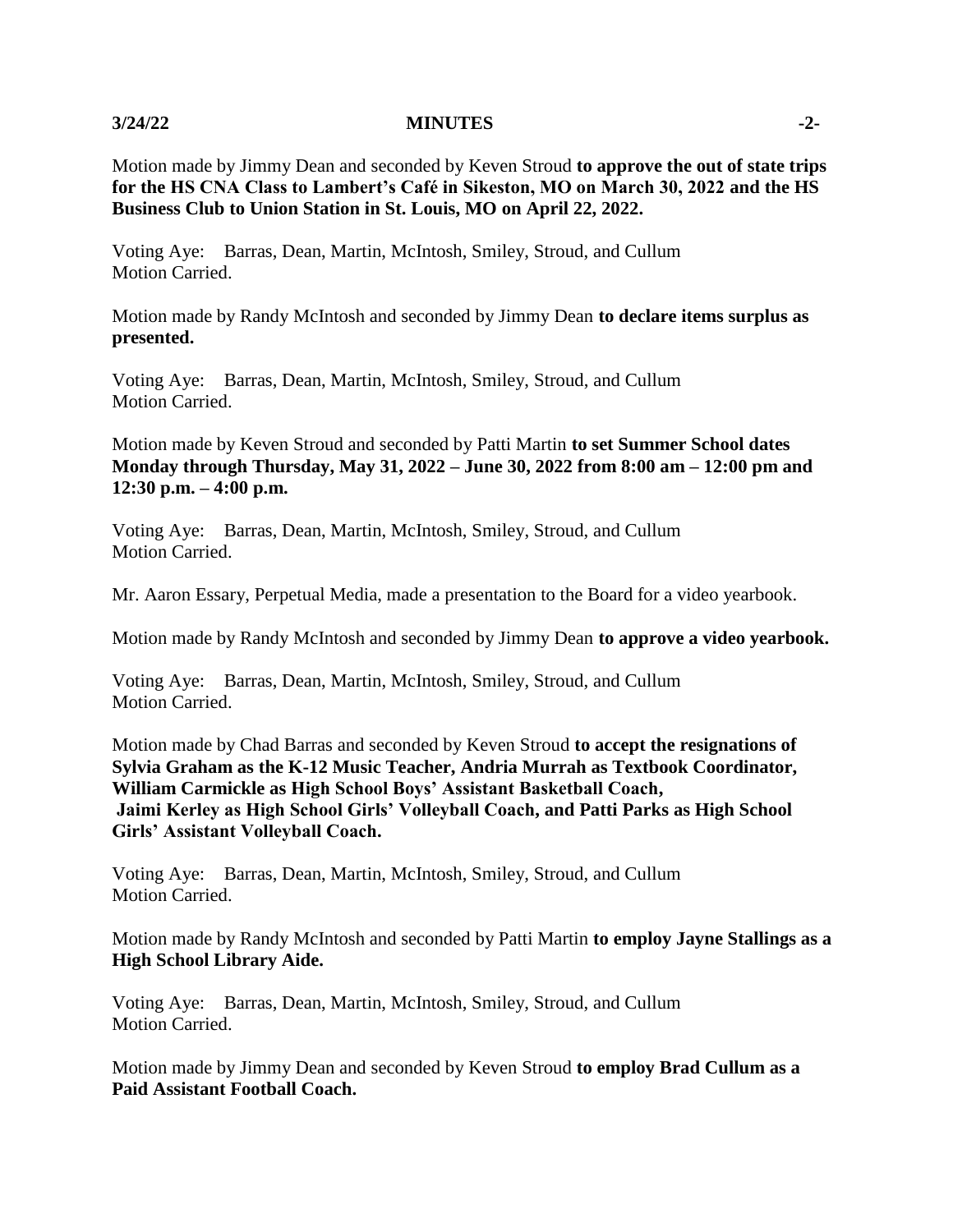### **3/24/22 MINUTES -3-**

Voting Aye: Barras, Dean, Martin, McIntosh, Smiley, and Stroud Abstaining: Cullum Motion Carried.

Motion made by Jimmy Dean and seconded by Chris Cullum **to employ Ryan Shick as the High School Girls' Basketball Coach.**

Voting Aye: Dean, Martin, McIntosh, Smiley, Stroud, and Cullum Abstaining: Barras Motion Carried.

Motion made by Chad Barras and seconded by Patti Martin **to employ Emily West as High School Cheerleading Sponsor.**

Voting Aye: Barras, Dean, Martin, McIntosh, Smiley, Stroud, and Cullum Motion Carried.

Motion made by Randy McIntosh and seconded by Patti Martin **to employ Casey Sanders as Middle School Track Coach.**

Voting Aye: Barras, Dean, Martin, McIntosh, Smiley, Stroud, and Cullum Motion Carried.

Motion made by Chad Barras and seconded by Patti Martin **to approve Jennifer West as a Volunteer Assistant High School Cheerleading Sponsor.**

Voting Aye: Barras, Dean, Martin, McIntosh, Smiley, Stroud, and Cullum Motion Carried.

Motion made by Greg Smiley and seconded by Keven Stroud **to approve employing two High School workers for the summer to assist in custodial work for up to 40 hours per week.**

Voting Aye: Barras, Dean, Martin, McIntosh, Smiley, Stroud, and Cullum Motion Carried.

Motion made by Keven Stroud and seconded by Greg Smiley **to post the K-12 Music Teacher, Band Director, Chorus Director, Textbook Coordinator, High School Boys' Assistant Basketball Coach, High School Girls' Volleyball Coach, Summer School Positions, Summer Drivers Education Teacher, and Assistant High School Girls' Volleyball Coach positions.**

Voting Aye: Barras, Dean, Martin, McIntosh, Smiley, Stroud, and Cullum Motion Carried.